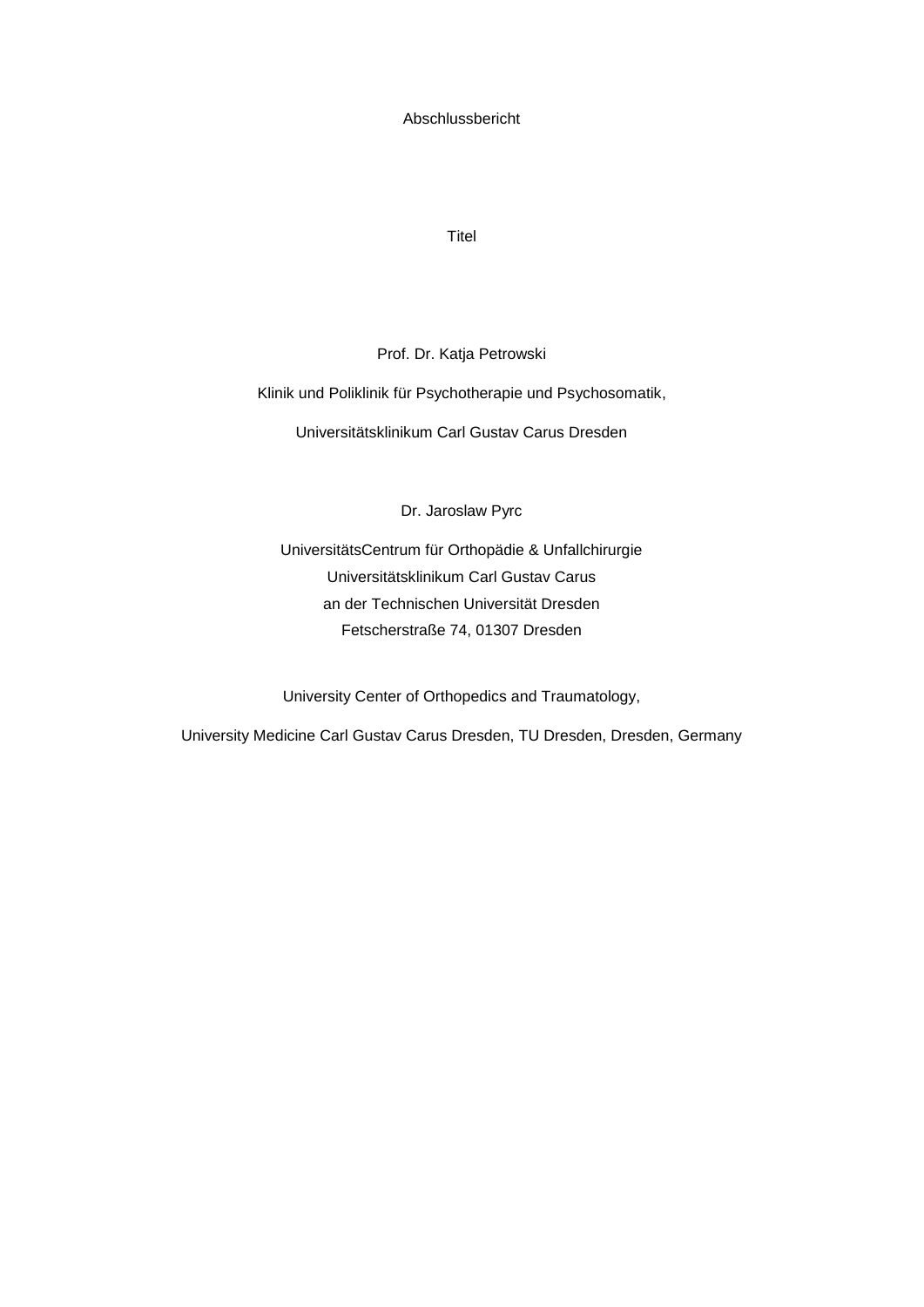### Allgemeine Angaben

| Projektantrag                    | 6/13                                                        |
|----------------------------------|-------------------------------------------------------------|
| Antragsteller                    | Prof. Dr. Katja Petrowski                                   |
|                                  | Klinik und Poliklinik für Psychotherapie und Psychosomatik, |
|                                  | Universitätsklinikum Carl Gustav Carus Dresden, Technische  |
|                                  | Universität Dresden                                         |
|                                  | Fetscherstr. 74, 01307 Dresden, Germany                     |
|                                  | Tel: 0351 4583634, Fax: 0351 2636268                        |
|                                  | Email: katja.petrowski@tu-dresden.de                        |
| Thema/Name des Projekts          | Stressoren im Rettungsdienst                                |
| Förderungs- und Berichtszeitraum | 01.09.2013-31.08.2014                                       |

## Wissenschaftlicher Teil

## **1. Introduction**

Over the past years, numerous national and international studies have investigated acute and chronic work-related stress, its long-term health effects and individuals' coping abilities with potential traumatic events (McFarlane, Van Hooff, & Goodhew, 2009; Westgard, Jensen, & Nilsen, 1993). Especially the stress-related disorders rise stronger and stronger and present themselves as one of the biggest health problems of the 21st century (WHO, 2001). For example the results of the `Stress report Germany` in 2012 (Lohmann-Haislah, 2012) demonstrate that mental disorders are responsible for more than 53 million days of sick leave and 41 percent of the early retirement have psychic causes. The illness rate of the emergency service employees is exceptionally high just as the stress load (Badura, Ducki, Schröder, Klose, & Meyer, 2012). In view of the stressors as well as the quantification of the stress load in the occupational group of emergency service, only studies are given to firefighters (Wagner, Heinrichs & Ehlert, 1998), nurses (Alexopoulos, Burdorf, & Kalokerinou, 2003), ambulance service workers (Clohessy & Ehlers, 1999) and surgeons (Shanafelt et al., 2009). A special and less researched occupational group in regards to these topics are the emergency physicians (EPs) of helicopter emergency medical service (HEMS).

In view of the work profile with i.a. long working days, change of shifts, variety of missions and less recovery phase EPs bearing an increased risk for the development of acute and chronic stress in regard to the *general adaptation syndrome* (Selye, 1983). Also concerning the *job demand-control*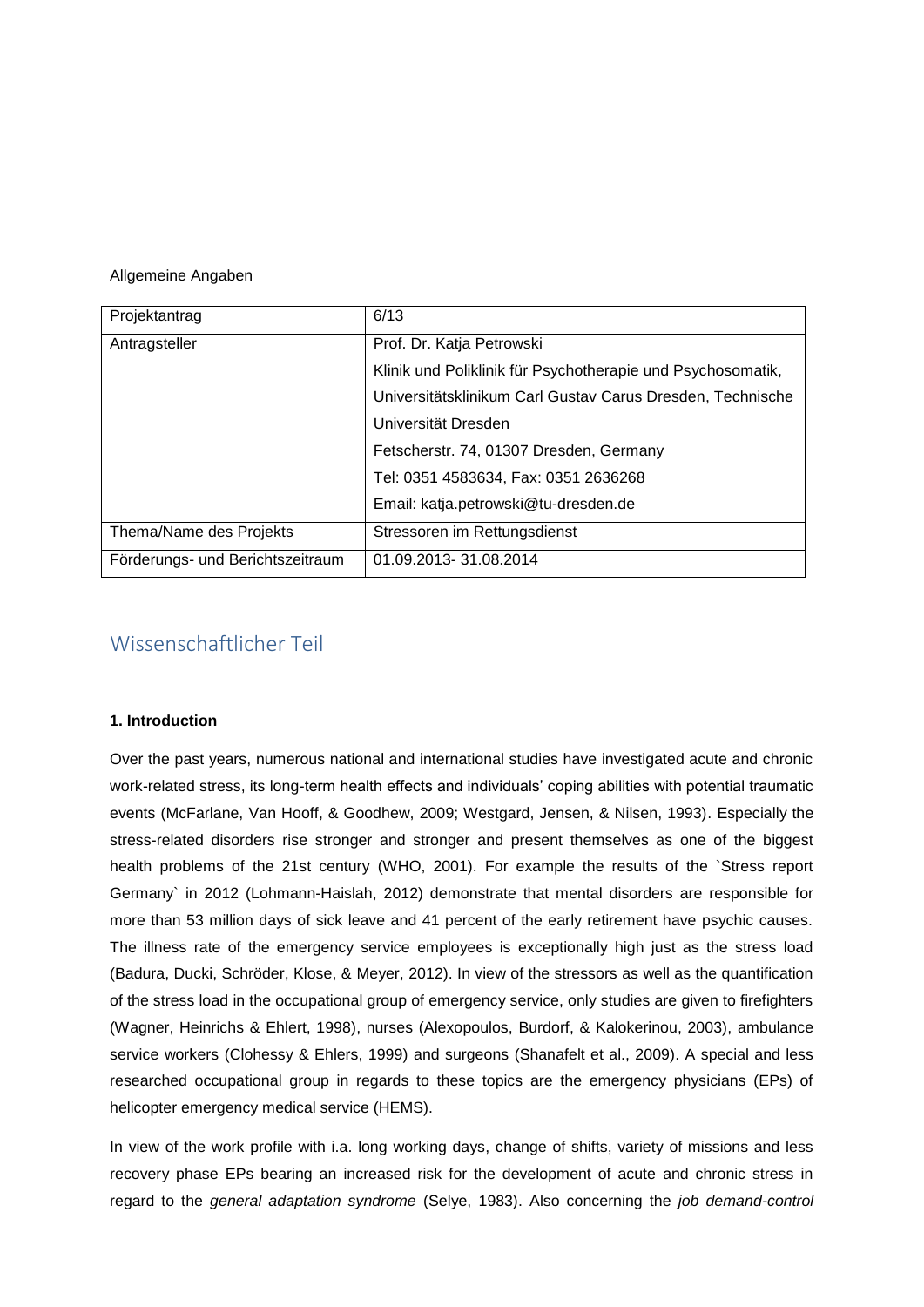*model* (Karasek, 1979) EPs with high job demand (e.g. time-pressure, risk of taking the wrong decisions) and low job control (e.g. unpredictability, constant alert) can be characterized as a highstrain job. The stress research concentrated up to now mainly upon the long-term stress effects or secondary diseases of emergency physicians. The survey of German EPs (Pajonk, Cransac, Müller, Teichmann, & Meyer, 2012) found clues of stress-related disorders in 16.8%, burnout in 4.1% and clinical depression in 3.1% of the participants. Previous studies indicate that the perceived stress of EPs on air ambulance workdays is not congruentially with the physiologically measured stress load (heart frequency), the symphatic activation during the missions is caused by the huge psychic pressure in the exceptional situation (Benzer, Niebergall, Posch, & Flora, 1991) and psychological stressors are presented especially in the alarm situation and the interaction with the patients (Carchietti, Valent, Cecchi, & Rammer, 2011). Also the physical and environmental characteristics of the air ambulance emergency missions with i.e. intermittent hypoxia, turbulence in flight, the type and altitude off light represented a stress load. Other Studies focused on clinical workdays of EPs and exhibited changes of hormonal and physiological stress parameters (raised serum cortisol, decreased HRV i.e. LF/HF) which are mainly influenced by day/night-shift, 14-/24-hour shift and number of lifeand-death emergencies (Adams, Roxe, Weiss, Zhang, & Rosenthal, 1998; Baig et al., 2011; Dutheil et al., 2012, 2013; Machi et al., 2012).

Against the background of the quantification of the stress load the question positions itself after the influence of the stress level on the performance and security in the clinic and flight rescue service. Richard Thompson (1994) shows in his theory that the efficiency and the stress level behave like a reverse U function to each other, so that with very elevated stress level the efficiency decreases. First experimental studies present no unequivocal data situation concerning this question. Hence, it is important, according to the regulation of the stress load of the EPs of HEMS to determine clear training and intervention fields to guarantee an improvement of decision-making processes, safety standards and physiological recovery.

In order to prevent sick leave and to minimize security risks, the amount of stress must be determined on the basis of multidimensional parameters. Therefore the aim of this study was to measure and compare the stress load of EPs of HEMS on air ambulance and clinical workdays. We hypothesize that the CAR and the HRV of EPs of HEMS differs on working days in comparison to the rest day with higher cortisol levels and stronger sympathetic activation of the autonomic nervous systems (ANS) on working days. With the help of the study results clear statements should be met to security risks in the clinic and air emergency medical service as well as to training and intervention fields to the improvement of decision-making processes and standard of safety.

## **2. Methods:**

### **2.1 Study Participants**

The recruitment occurred in cooperation with the clinic of trauma and reconstructive surgery at the Dresden university hospital (Germany). All of the participants were healthy EPs and crewmembers of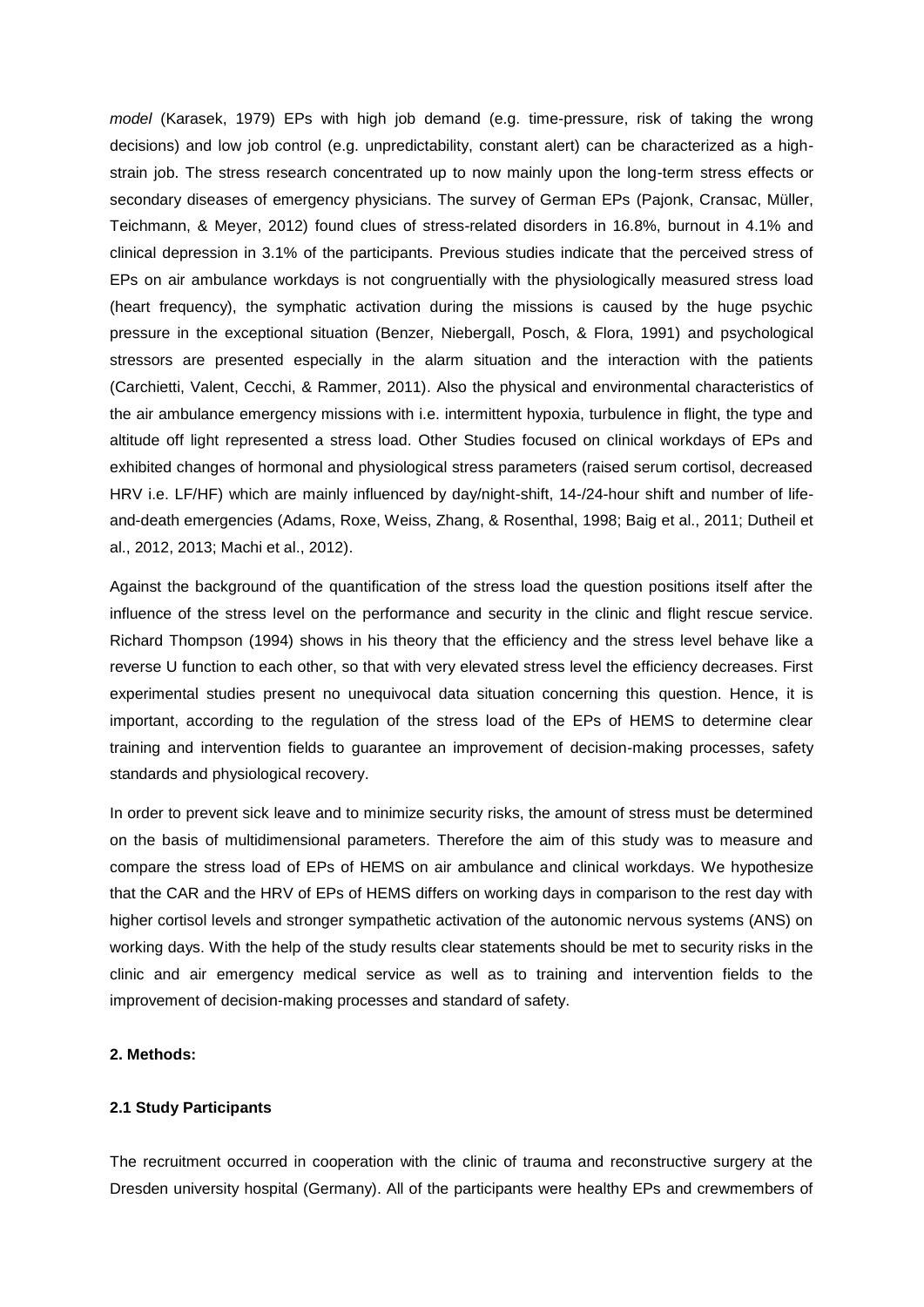the helicopter emergency medical service (HEMS) of Dresden (Christoph 38 helicopter). The participation followed on voluntary basis and in order to control factors that influence the cortisol level we request information of smoking, medication, oral contraceptive intake etc. by anamnesis questionnaire. Table 1 described the characteristics of the 17 male and three female EPs who completed the study. The study protocol was approved by the local Ethics Committee of the Medical Faculty of the Technical University of Dresden, Germany (No#EK348092011).

| Total, N                             | 20            |
|--------------------------------------|---------------|
| Females, n                           | 3             |
| Males, n                             | 17            |
| Age (years), M (SD)                  | 44.95 (4.80)  |
| Cigarettes/day, M (SD)               | 7.25(3.43)    |
| Contraceptive pill, n (%)            | 13 (66.6)     |
| Medication intake, n (%)             | 3(14.3)       |
| PASAPRIMARYAPPRAISAL, M (SD)         | 3.09(0.55)    |
| PASASECONDARYAPPRAISAL, M (SD)       | 5.18(0.57)    |
| PASA <sub>STRESSINDEX</sub> , M (SD) | $-2.09(0.80)$ |
| TICSsscs, M (SD)                     | 13.70 (7.81)  |
|                                      |               |

| Table 1. Characteristics of participants |  |  |  |  |  |
|------------------------------------------|--|--|--|--|--|
|------------------------------------------|--|--|--|--|--|

### **2.2 Design and procedure**

The field study (*within-subjects design*) was designed to recorded hormonal, physiological and selfperceived stress levels at different workdays of 20 EPs of HEMS. The measurement of the salivary cortisol after waking up on a working day and the recording of the heart rate variability during working hours were carried out by each subject within a time window of two weeks at an air ambulance and clinical workday as well as on rest day at home. Figure 1 illustrates the measurements and samples times on the three testing days. Additionally to assess the subjective cognitive situational appraisal and chronic stress perception we collected the two psychological questionnaire PASA (Gaab, 2009) and TICS (Schulz et al., 2004) before the first testing day. The choice of standardized test conditions and uniform examination procedures served to ensure the best possible assessment of the stress load. Because of this we orientated by implementation and analysis of the CAR and HRV to recommendations of the International Society of Psychoneuroendocrinology (ISPNE) (Stalder et al.,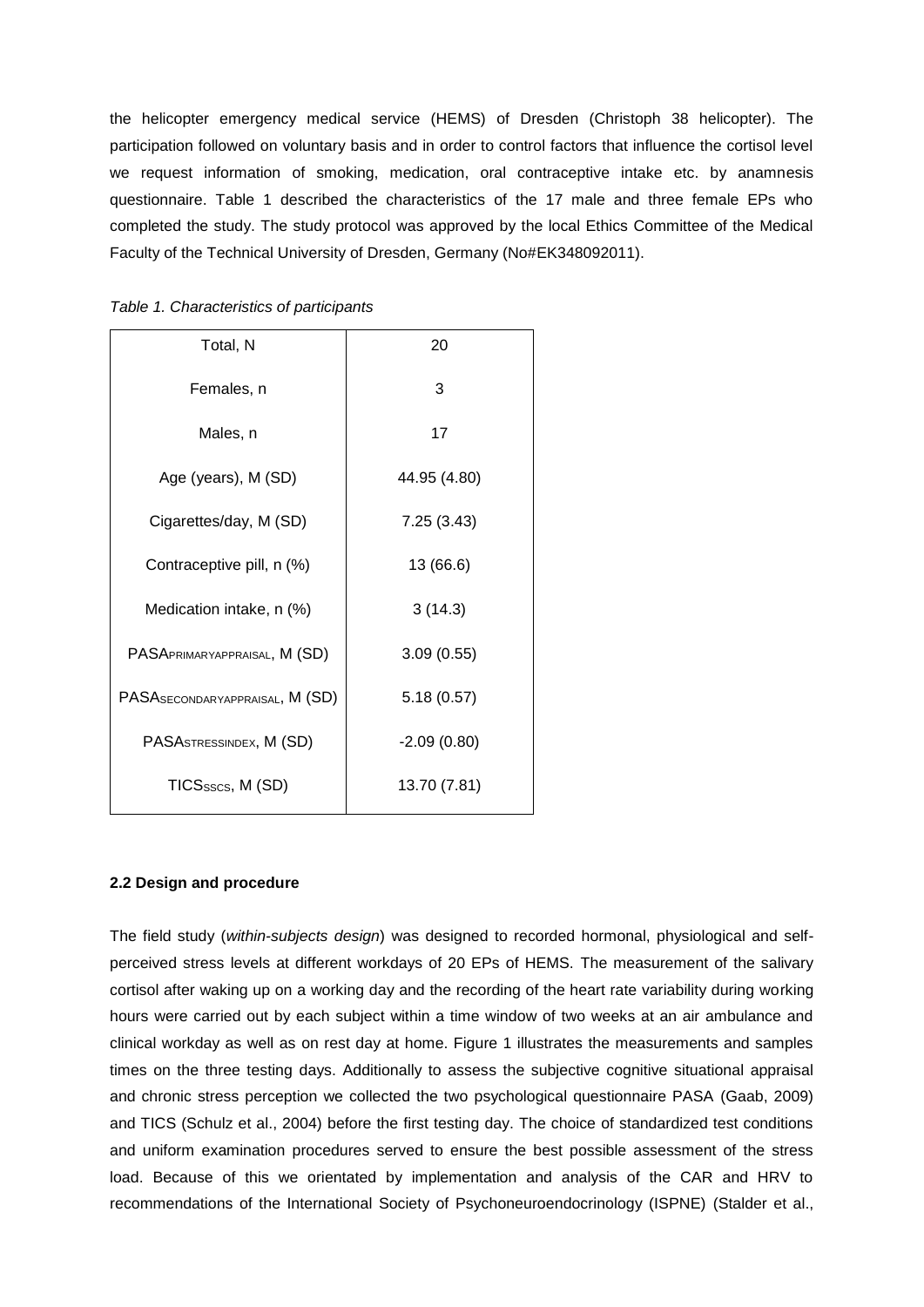2016), Task Force of The European Society of Cardiology(ESC) and The North American Society of Pacing and Electrophysiology (NASPE) (Task Force of The European Society of Cardiology and The North American Society of Pacing and Electrophysiology, 1996).

### **2.3 Cortisol awakening response (CAR)**

For the quantification of the hormonal stress load, the cortisol awakening response (CAR) based on salvia samples is a frequently used method in research. It is a stable comparison value and in addition to stress diagnosis also has connections with various risk factors (Powell & Schlotz, 2012; Wüst et al., 2000). On the three testing days, the saliva samples were collected after waking up, and 15 and 30 minutes later by moistened a cotton roll for 1-2 minutes in the mouth and then placed it into a salivette® (Sarstedt, Germany). Because the cotton roll was taken from a plastic bottle with integrated chip (MEMS cap, AARDEX Group Ltd., Switzerland) we were able to control time intervals of the three cortisol samples. In order to avoid possible contamination of the samples, the subjects were advised not to eat, not to smoke, not to brush their teeth and to wash their hands before sampling in the 30 minute period after standing up (Buchtal, 2007). After thorough processing, the salivettes® were stored at 2-8 °C and protected from heat or direct sunlight (IBL International, 2016). Before the analysis, the saliva was isolated from the cotton roll by centrifugation. Subsequently, the cortisol concentration was analyzed by using the test method *luminescence immunoassay* (LIA).

## **2.4 Heart Rate Variability (HRV)**

By monitoring the HRV, we were able to quantify the activity of the autonomic nervous system (ANS) with his sympathetic and parasympathetic regulation due to the workload. While the ability to various short-term external and internal stress stimuli in the form of changes in HRV is regarded as healthy and important (Curic, Meißner, Männer, & Morawetz, 2008), a permanent reduced HRV can be a sign of persistent psychological stress. HRV was recorded during the three testing days by the monitoring system *BioHarness 3.0* (Zephyr technology, USA). For this the EPs wore a chest strap with integrated sensor. The software *BioHarness Bluetooth* was used to make the readout process of the measuring devices with subsequent output of selected time-based and frequency-based HRV-parameters. In order to eliminate extra beats or erroneous values of the R-R interval data, the software *Polar ProTrainer 5* (Polar, Germany) was used to post process the recordings by an automatic filtering process method (filter power: moderate, minimum protection zone: 6 sqm).

### **2.5 Psychological assessments**

The perceived chronic stress and anticipatory cognitive appraisal of the workload were measured by two instruments: (1) Schulz, Schlotz & Becker (2004) constructed the trier inventory of chronic stress (TICS) within the context of the interaction-related stress concept of Richter & Hacker (1998). It consisted 57-items with a five-point rating scale and evaluate nine interrelated factors of the psychosocial chronic stress retrospectively on the last three months. There is a representative sample of  $N = 604$  persons (314 women and 290 men) as well as the fulfillment of psychometric requirements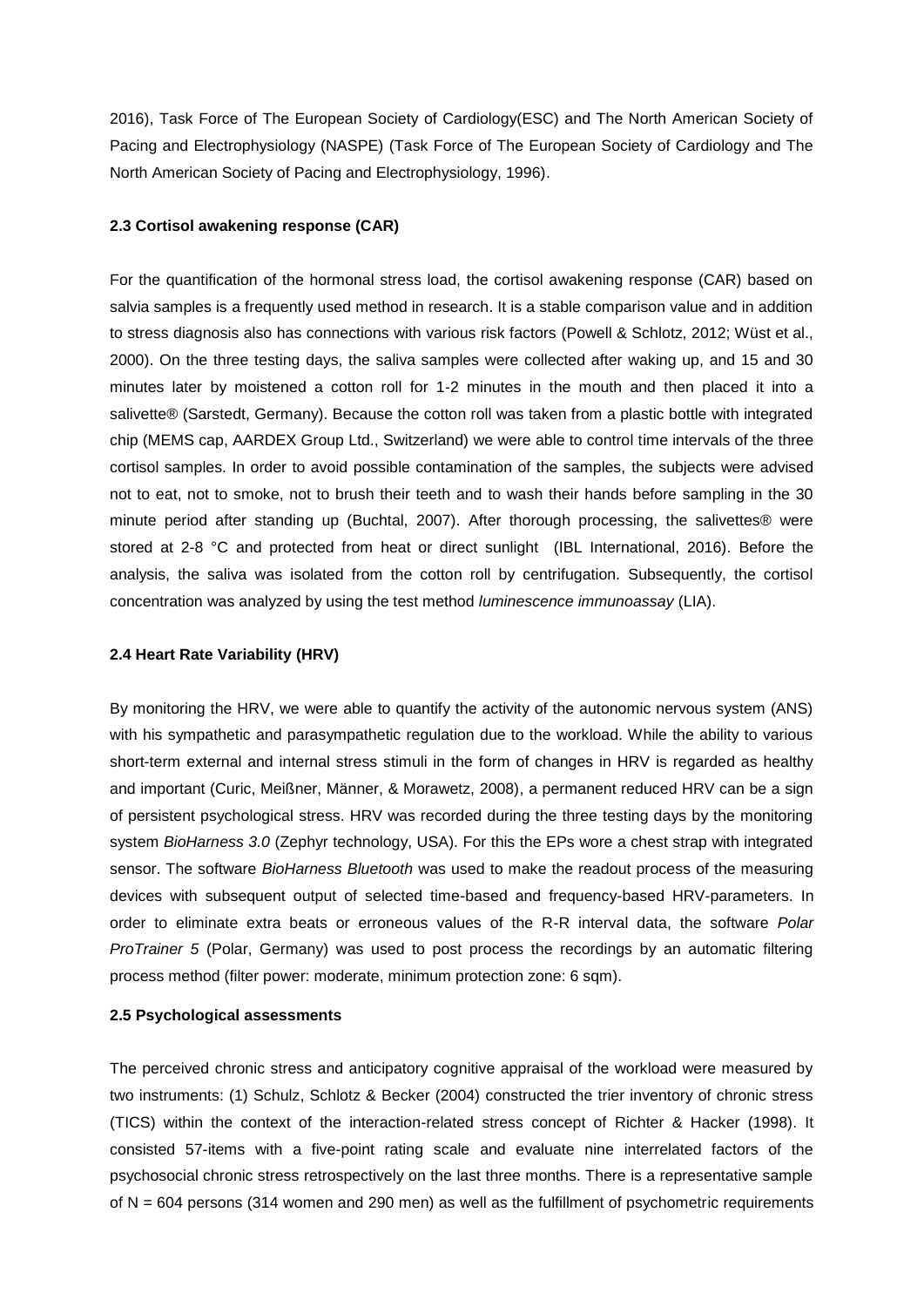of all scales by the ordinal *Rasch model*. (2) The questionnaire 'primary appraisal secondary appraisal' (PASA; Gaab, 2009) was developed on the basis of the transactional stress theory of Lazarus & Folkman (1984). The four cognitive appraisal processes 'threat', `challenge', `self-concept of own abilities' and `control expectancy' can be assess by answering 16 items using a six-point rating scale. Additionally the individual total load can be determined by using the tertiary scale ´stress index'. The factor analysis confirmed the distribution of the items on the scales and internal consistency exhibited good homogeneity values of Cronbach's α between .61 and .83 at the primary scale (Gaab, Rohleder, Nater, & Ehlert, 2005).

#### **2.6 Statistical analysis**

A power analysis showed that expecting a medium effect size of Cohen´s f = .25 and using an ANOVA for repeated measures as statistic test to prove within-factors of three testing days (significance level of  $p = 0.05$ ; power of 80%) a total sample size of  $n = 27$  subjects is needed. Therefore the small sample size must be taken into account when testing the hypotheses. Before inferential statistical analyses we prove that the data are normally distributed and used the natural log transformation in case of no normality of distributions.

First (1), for the quantification and comparability of the CAR, (1a) the area under the curve with respect to ground (AUC<sub>G</sub>) and increase (AUC<sub>I</sub>) as well as (1b) the delta between peak and baseline ( $\Delta$ Peak-Base) were calculated (Fekedulegn et al., 2007; Pruessner, Kirschbaum, Meinlschmid, & Hellhammer, 2003). In order to analyze the hormonal stress parameters, ANOVA with repeated measurements (factor: testing-day) as well as post-hoc tests (Bonferroni correction) were applied. The homogeneity of variances was controlled by Mauchly's test of sphericity. The ANOVA results were corrected by Greenhouse-Geisser whenever necessary.

Second (2), to reflect the effects during the three testing days on the ANS we conducted the heart frequency and the HRV-parameters RDMSSD, LF/HF, SDNN and SD2. The data of parameter SD2 was subjected to natural log transformations because of no normally distributed data. Just as in the analysis of the CAR (1) we used ANOVA with repeated measurements (factor: testing-day) as well as post-hoc tests (Bonferroni correction).

Third (3), Pearsons´s correlations were carried out to specify the relationship between the objective stress parameter (CAR- and HRV-parameters) and the cognitive appraisal of workload (PASA) as well as the perceived chronic stress (TICS).

### **3. Results**

(1) The morning salivary cortisol concentration of the EPs show large differences between the two working days and the rest day after waking up, and 15 and 30 minutes later (figure 2). The overall measurement results and the calculated values are summarized in table 2.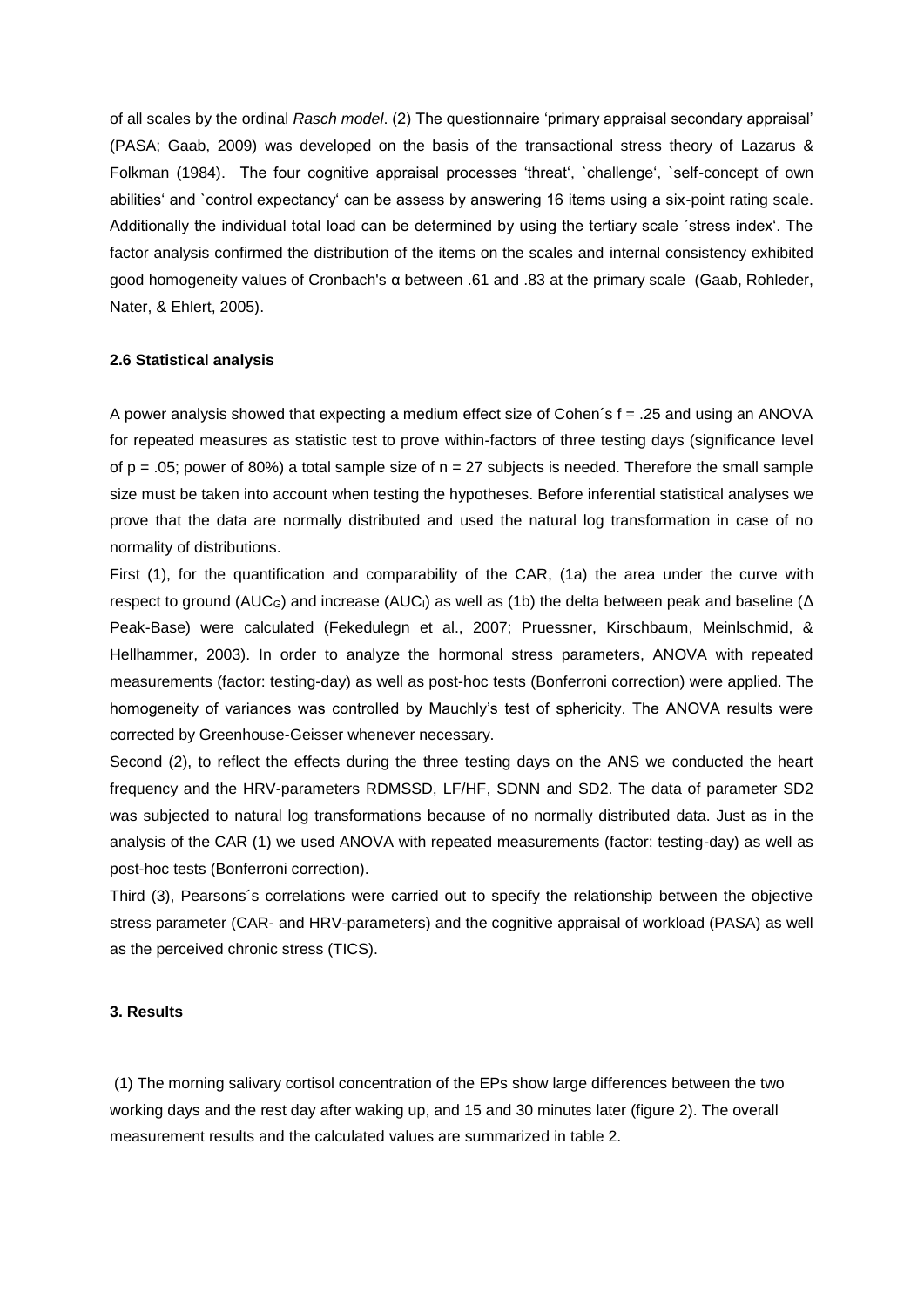

*Fig. 2. Mean salivary cortisol levels on the three testing days at 0, 15 and 30 minutes after awakening*

In regard to the CAR highly significant difference could be elucidated for the parameter AUGG (F(2, 38) = 12.809, p < .01), AUC<sub>I</sub> (F(2,38) = 10.305, p < .01) and delta (F(2,38) = 10.802, p < .01) between the three testing days as shown in table 2 + 3. Further post-hoc tests show that there are significant higher values on the clinical day compared to the rest day and the increase of the morning salivary cortisol concentration is stronger on air ambulance day than on rest day.

|                                                              | M(SD)             |               |               |  |  |  |
|--------------------------------------------------------------|-------------------|---------------|---------------|--|--|--|
| parameter                                                    | air ambulance day | clinical day  | rest day      |  |  |  |
| Salivary cortisol (nmol/l)<br>0 minutes after awakening      | 18.09 (13.23)     | 31.17 (19.71) | 24.49 (10.36) |  |  |  |
| Salivary cortisol (nmol/l)<br>15 minutes after awakening     | 31.98 (14.70)     | 42.93 (16.44) | 27.32 (12.09) |  |  |  |
| Salivary cortisol ( $nmol/l$ )<br>30 minutes after awakening | 41.61 (14.07)     | 45.45 (13.40) | 26.80 (14.42) |  |  |  |
| Peak (nmol/l)                                                | 43.83 (14.26)     | 50.17 (14.40) | 31.66 (13.63) |  |  |  |
| $\triangle$ Peak-Base (nmol/l)                               | 25.74 (14.65)     | 19.00 (14.74) | 7.16(11.14)   |  |  |  |
| $AUC_G$                                                      | 61.82 (24.39)     | 81.24 (29.31) | 52.96 (21.68) |  |  |  |
| $AUC_I$                                                      | 25.65 (18.45)     | 18.90 (16.48) | 3.98 (15.54)  |  |  |  |

*Table 2. Awakening salivary cortisol levels and derived parameters on the three testing days*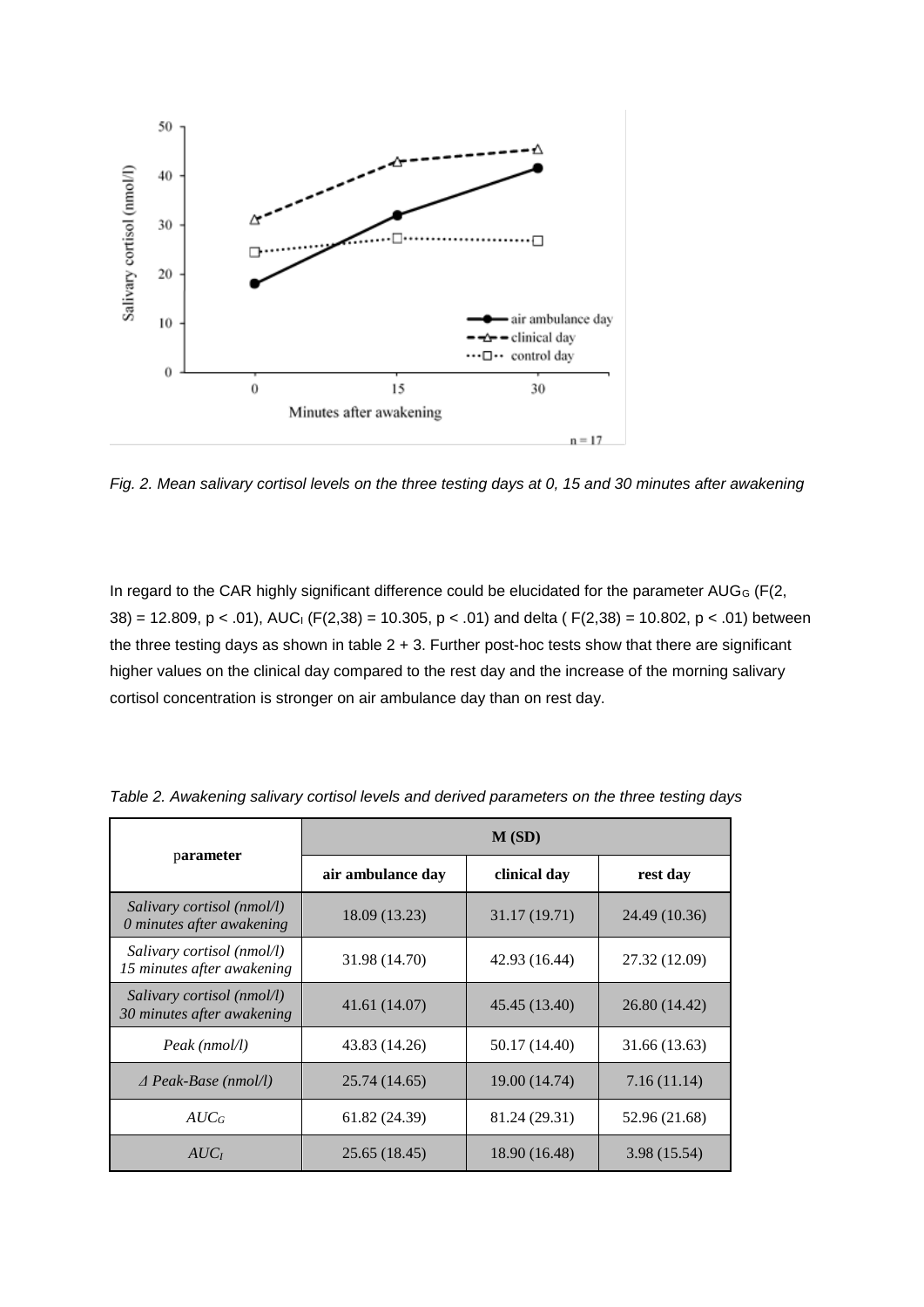|                         | ANOVA time effect |                |           |          |                              | post-hoc-tests<br>(Bonferroni-Holm correction) |                                  |
|-------------------------|-------------------|----------------|-----------|----------|------------------------------|------------------------------------------------|----------------------------------|
| parameter               | F                 | df             | р         | $\eta$ 2 | Air-D.<br>VS.<br>Clinical-D. | Air-D.<br>VS.<br>Control-D.                    | Clinical-D.<br>VS.<br>Control-D. |
| <b>AUC</b> <sub>G</sub> | 12.809            | $\overline{2}$ | $.000***$ | .445     | $s.*$                        | n.s.                                           | $S^{\star \star \star}$          |
| <b>AUC</b>              | 10.305            | $\mathcal{P}$  | $.000***$ | .392     | n.s.                         | $S^{\star\star\star}$                          | n.s.t                            |
| Peak                    | 17.132            | 2              | $.000***$ | .517     | $n.s.$ †                     | $s.*$                                          | $S^{\star\star\star}$            |
| Δ<br>peak-base          | 10.802            | $\mathbf{2}$   | $.000***$ | .403     | n.s.                         | $S^*$ ***                                      | $n.s.$ $\dagger$                 |

*Table 3. Results of ANOVA for repeated measurements with derived cortisol parameters (three testing days)*

(2) As shown in figure 3 and table 4 the records of the HRV indicate high significant differences between the three testing days in the parameters LF/HF (F(2,38) = 6.215;  $p < 0.01$ ) and SDNN  $(F(2,38) = 6.369; p < .01)$ . Further post-hoc tests show that there were significant lower values in the parameter SDNN and significant higher values in the parameter LF/HF on clinical days compared to the air ambulance and rest day.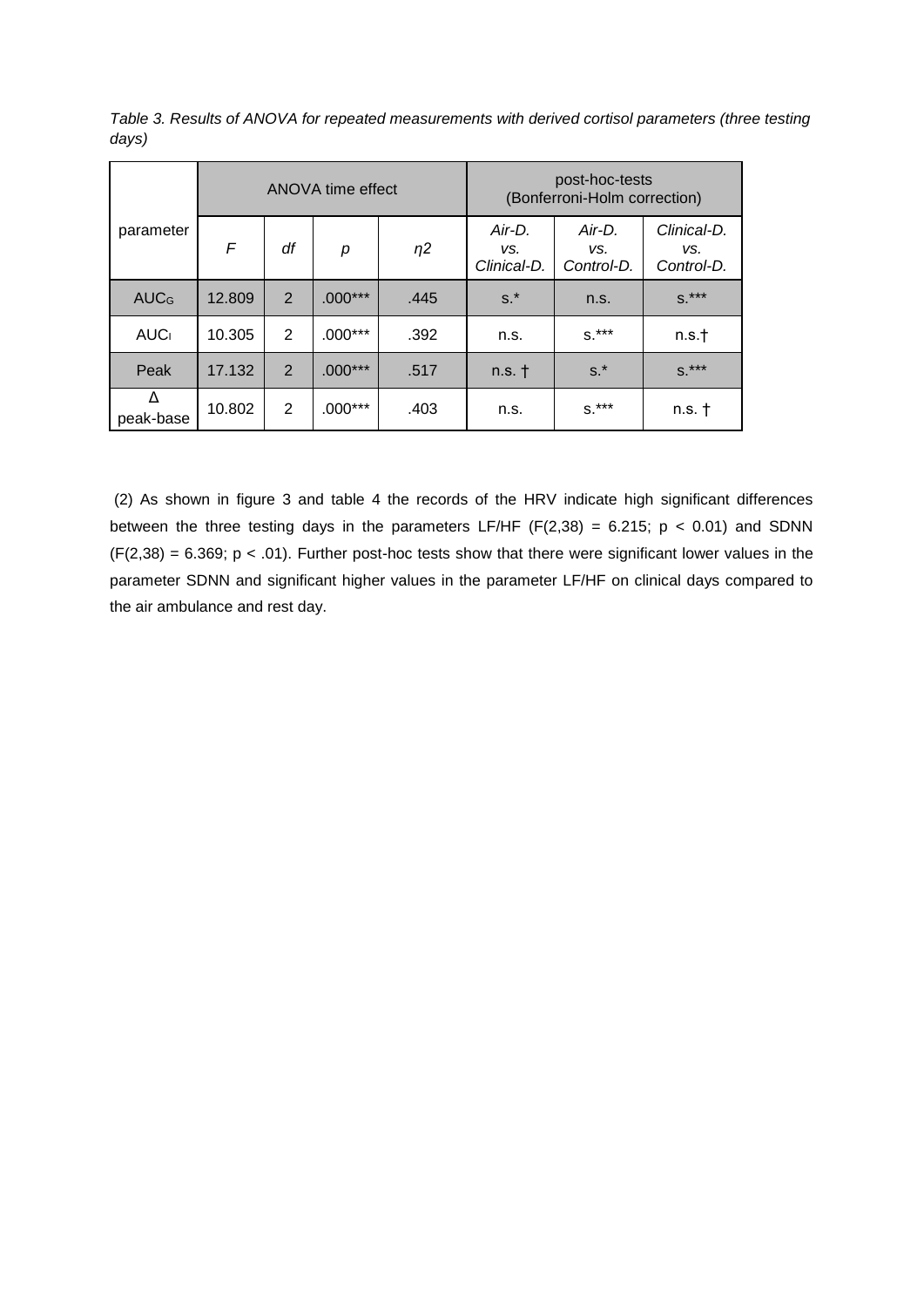

*Fig. 3. Heart rate and heart rate variability (± SD) during the three testing days*

|              | <b>ANOVA</b> time effect |                |                  |          |                                 | post-hoc-tests<br>(Bonferroni-Holm correction) |                                        |
|--------------|--------------------------|----------------|------------------|----------|---------------------------------|------------------------------------------------|----------------------------------------|
| parameter    | $\boldsymbol{F}$         | df             | $\boldsymbol{p}$ | $\eta$ 2 | $Air-D$ .<br>vs.<br>Clinical-D. | $Air-D$ .<br>vs.<br>Control-D.                 | Clinical-D.<br>$\nu s$ .<br>Control-D. |
| <b>Hf</b>    | 0.488                    | $\overline{2}$ | .618             | .025     | n.s.                            | n.s.                                           | n.s.                                   |
| <b>RMSSD</b> | 0.314                    | 2              | .733             | .016     | n.s.                            | n.s.                                           | n.s.                                   |
| LF/HF        | 6.215                    | $\overline{2}$ | $.005**$         | .246     | $S^*$                           | n.s.                                           | $s.*$                                  |
| <b>SDNN</b>  | 6.369                    | 2              | $.004**$         | .251     | $s.*$                           | n.s.                                           | $s.**$                                 |

*Table 4. Results of ANOVA for repeated measurements with HRV parameters (three testing days)*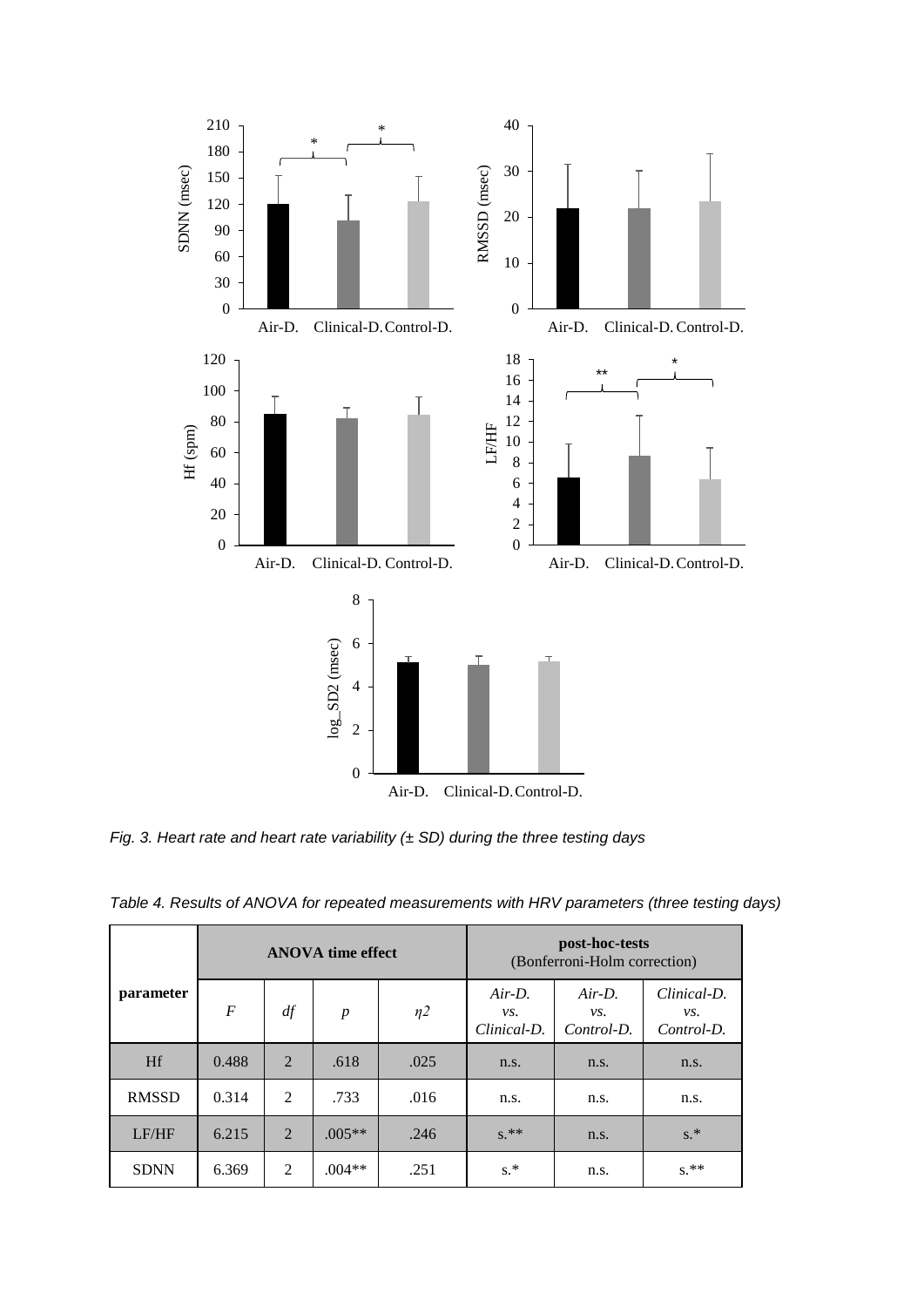| $\log_{10} S D2$ 1.685 2 1.99 |  |  |  | .081 | n.s. | n.s. | n.s. |
|-------------------------------|--|--|--|------|------|------|------|
|-------------------------------|--|--|--|------|------|------|------|

(3) Results of the questionnaire TICS indicate that the EPs have the strongest values in the scales 'work overload', 'social overload' and 'pressure to perform' with a large difference to the representative German sample. In regard to the relationship between the objective stress parameter (CAR- and HRVparameters) and the cognitive appraisal of workload (PASA; Gaab, 2009) as well as the perceived chronic stress (TICS; Schulz, Schlotz & Becker, 2004) on the both working days there were no significant correlations (table 5).

|           |                                                                                                                         |              | <b>PASA</b><br>stressindex | <b>TICS</b><br>WO | <b>TICS</b><br>SO | <b>TICS</b><br>PP |
|-----------|-------------------------------------------------------------------------------------------------------------------------|--------------|----------------------------|-------------------|-------------------|-------------------|
|           | cortisol-                                                                                                               | $AUC_G$      | $-.122$                    | $-.097$           | $-.226$           | $-.074$           |
|           | parameter                                                                                                               | AUCI         | $-.286$                    | $-.317$           | $-.185$           | $-.068$           |
| air       |                                                                                                                         | <b>HR</b>    | $-.196$                    | .125              | .189              | $.451*$           |
| ambulance |                                                                                                                         | LF/HF        | $-.169$                    | .202              | .012              | .322              |
| day       | HRV-<br>the contract of the contract of the contract of the contract of the contract of the contract of the contract of | <b>RMSSD</b> | $-.095$                    | $-.343$           | $-.192$           | $-.415$           |

log\_SD2 -.064 -.069 .144 .084 SDNN .020 -.076 .024 -.057

AUC<sub>G</sub> 176 .032 .032 .020 AUC<sub>I</sub> | -.436 .054 | .224 | .448

HR | -.150 | -.248 | -.185 | .062 LF/HF -.170 .162 -.061 .129 RMSSD .114 .054 .154 -.016 log\_SD2 -.073 -.018 .143 .045 SDNN -.133 -.304 -.076 -.125

*Table 5. Pearsons correlations (r) between derived awakening cortisol parameters, HRV parameter and psychological assessment PASA, TICS*

### **4. Discussion**

**clinical day**

parameter

cortisolparameter

HRVparameter

This is the first study to analysis stress load on the basis of multidimensional parameters at different workdays of EPs of HEMS that shows an unexpected striking stress pattern. The present study has addressed not only the comparison of working and resting day but also specify the stress effect of air ambulance and clinical day.

The results showed significant differences between the three testing days in the salivary morning cortisol concentrations and calculated parameters of the CAR. Compared to the resting day, the EPs had markedly higher cortisol values and a stronger increase on both working days.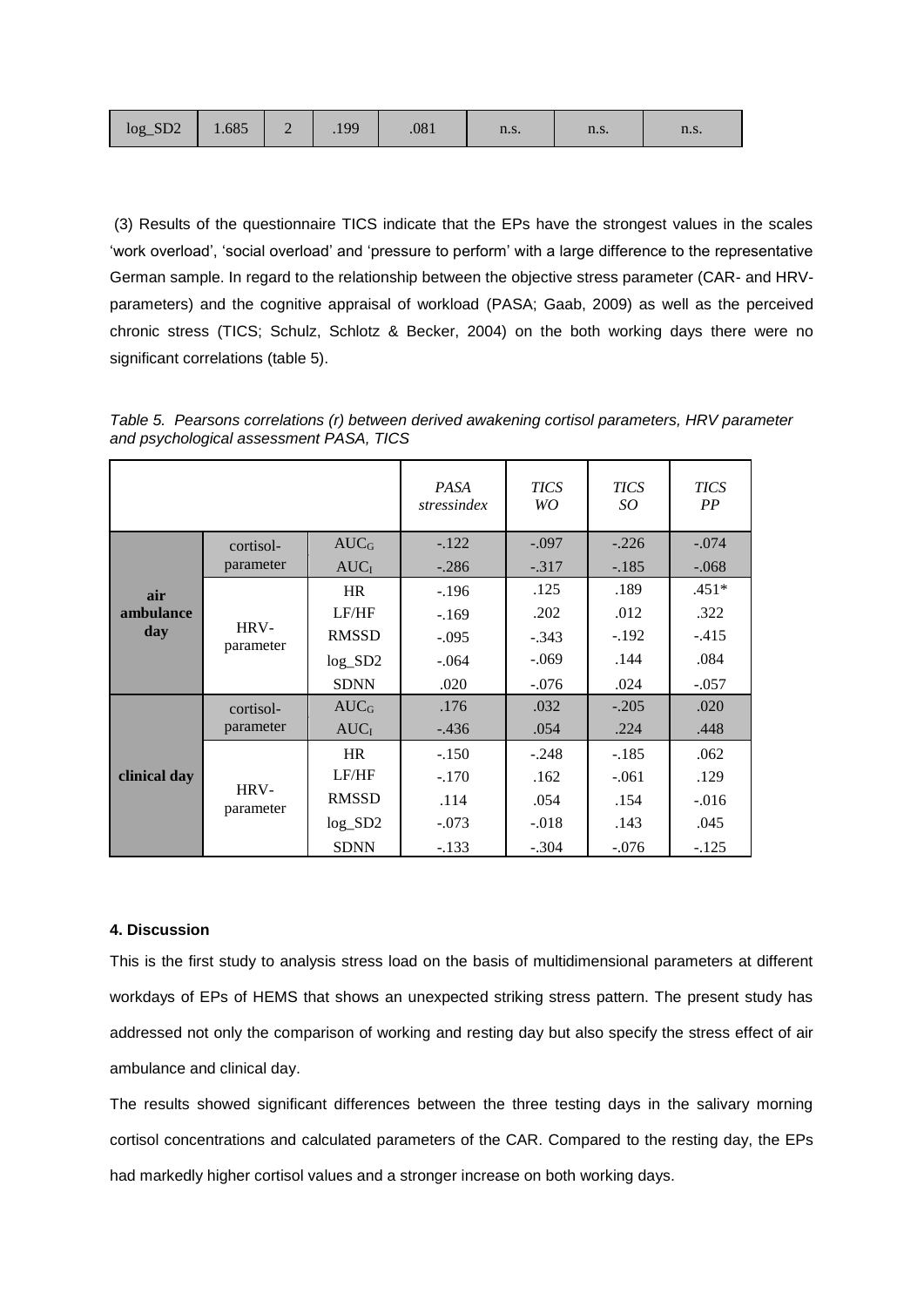With regard to the physiological stress load the measurements indicated significantly lower HRV values on clinical days in the time-based parameter SDNN and the frequency-based parameter LF/HF compared to the Compared to the resting day but also to the air rescue work day. As expected, there were no significant correlations between the physiological or hormonal stress parameters (HRV & CAR) and the psychological assessments (TICS & PASA).

The EPs assessed their coping capacities higher than the burden of work and indicated 'work overload', 'social overload' and 'pressure to perform' as the most significant chronic stressors.

Only two other studies, to our knowledge, has come up with investigate the hormonal stress load of EPs but did not focus on the CAR. However, EPs had higher serum cortisol concentrations than physicians at the end of a clinical day (Baig et al., 2011) and they indicated higher IL-8 level after a 24 hour shift compared to 14-hour shift and a free day (Dutheil et al., 2013). The hormonal stress parameters significantly correlated with perceived stress, sleep duration as well as number of lifedeath missions. Because the hormonal stress parameters and their collection times differ from this study, further studies are added to the comparison of the results of the CAR. Compared to the normal values of Wüst et al. (2000) with a sample of  $N = 509$  healthy participants, the EPs showed significantly higher values of the CAR as well as the initial and peak values in the first 30 minutes after awakening. It must be taken into account that the EPs also had high initial values on their resting day, which is clearly above the achieved values of the healthy sample. Similar results with regard to an increased morning cortisol concentration could also be detected in US police officers with peritraumatic and acute stress reactions (Inslicht et al., 2011) or in chronically stressed individuals due to work overload (Schulz, Kirschbaum, Pruessner, & Hellhammer, 1998). Besides the association between chronic stress and the CAR, the anticipation process of demands of the upcoming day (CAR Anticipation Hypothesis) can also have an influence on the CAR (Rohleder, Beulen, Chen, Wolf, & Kirschbaum, 2007). This effect is particularly noticeable in the cortisol concentration on the working days compared to the resting day of the EPs. The results of this study strengthen the CAR Anticipation Hypothesis so that it can be assumed that the anticipation of demands of working days has an influence of the CAR.

The recorded HRV parameters RMSSD, LF/HF and SDNN independent of the day showed significant differences compared to the normal values of the Task Force of NASPE & ESC (1996) and indicate a reduced HRV of the EPs. No difference can be observed for the RMSSD of the EPs between the three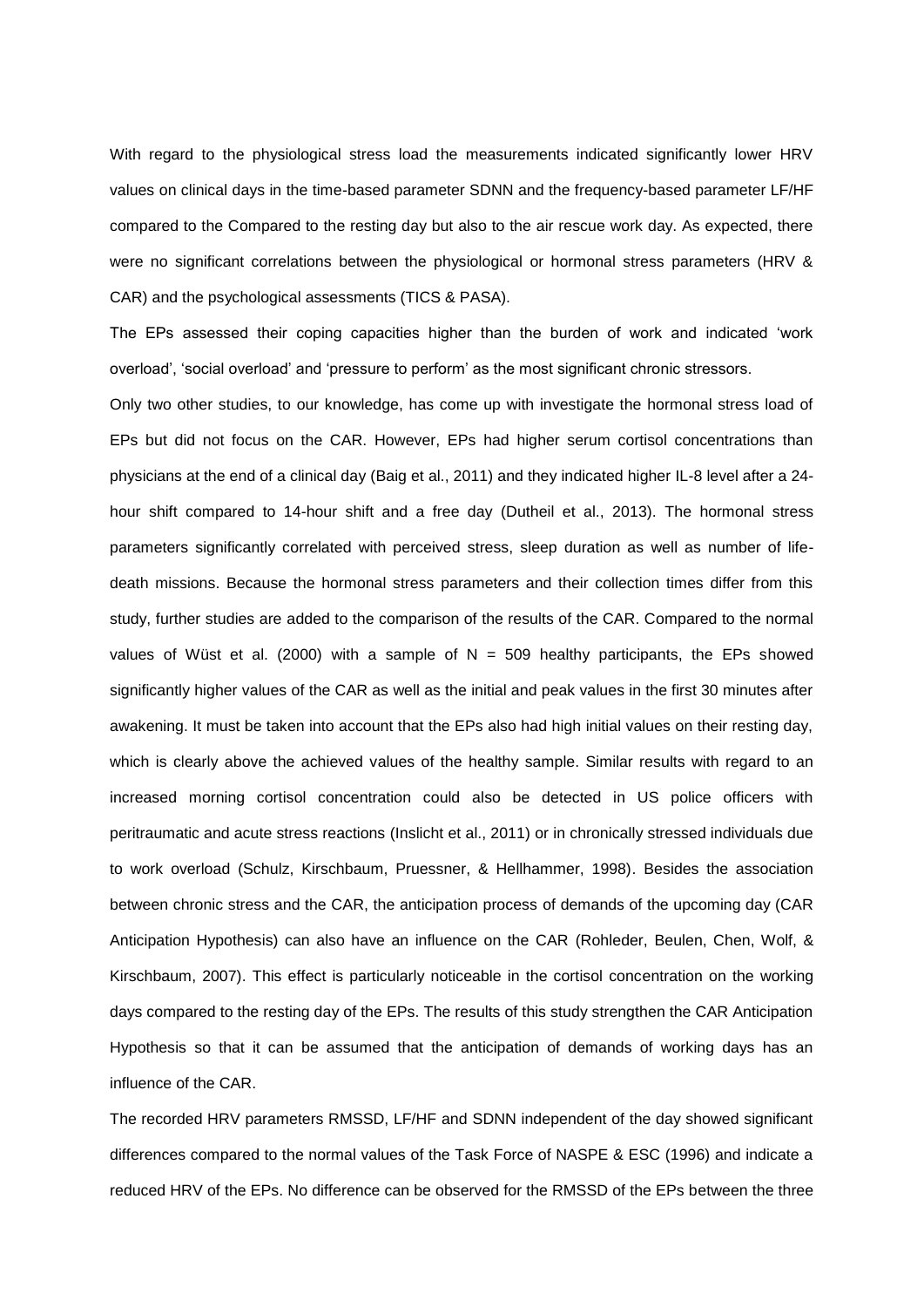testing days but they are 12 to 18 % lower compared to the normal values of the Task Force. With regard to the study by Dutheil et al. (2012), which examined the HRV of EPs at clinical, clerical, and free days, overall markedly reduced RMSSD values can be determined. It should be emphasized that the RMSSD values of the EPs of HEMS were even lower compared to the 24-hour shift of EPs from the clinical day (Dutheil et al., 2012). Overall, the reduced RMSSD values indicated a low activation of the parasympathetic and a slight recovery of the ANS. Also there are clear differences in the HRVparameters SDNN and LF/HF to the normal values of the Task Force. However, lower values in the SDNN and higher values in the LF/HF are shown at clinical days compared to the other two testing days. Two other studies measured similar increased LF/HF ratios on clinical working days of EPs (Adams et al., 1998; Dutheil et al., 2012). Therefore, with regard to the differences between the two working days, it can be assumed that on clinical days a higher sympathetic activation took place due to the stronger working intensity in the form of the numerous missions compared to air ambulance days. Based on the findings of Benzer, Niebergall, Posch & Flora (1991) it can be argued that a better assessment of the stress load on air ambulance days should be made by distinguishing between mission and resting phases.

In conclusion, significantly higher increases or higher initial cortisol concentration as well as a low HRV were found in the investigated EPs of the HEMS on air ambulance and clinical days. The elevated CAR showed an increased activation of the HPA axis and indicated an adaptation of stress axis regulation to chronic stress induction and a lack of recovery. The low HRV with sympathetic dominance and lack of recovery suggests that due to the chronic stress induction and the lack of recovery an adaptation of the ANS took place in the form of a vegetative imbalance with sympathetic dominance. It can be concluded that, with respect to the psychobiological stress model of McEwen (McEwen & Lasley, 2003) work-related stressors persist too long or the stress response exaggerates (allostatic load) due to the chronic stress induction and lack of recovery. As a consequence, this prolonged response without recovery can lead to harmful effects on the organism. The assumption is supported by the general adaptation syndrome of Selye (1983), so that the described work stress profile of the EPs with i.a. working-time stressors of long working days, change of working shifts and a large number of missions does not offers sufficient recovery phases. Especially the high demands of the everyday burden of the EPs can be quantified by the questionnaire TICS, so that the scales 'work overload', 'social overload' and 'pressure to perform' showed clearly high values.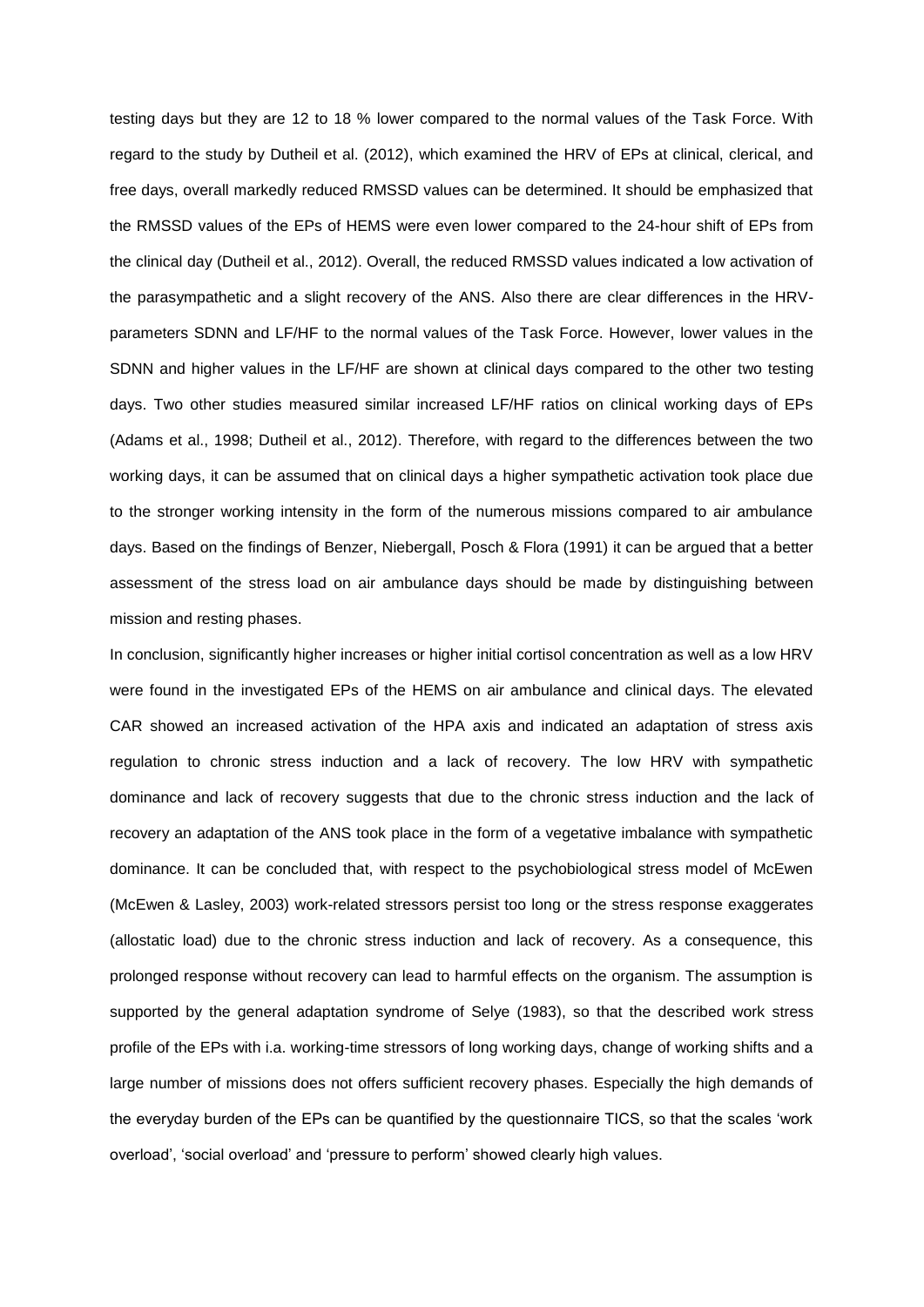Dutheil et al. (2012) observed in their study a positive coping mechanism in the HRV from working day to resting day for EPs, and still asked what long-term impact this mechanism has on health. This recovery mechanism cannot be ascertained in this study by the EPs of HEMS. Additionally the increased CAR values show a stronger activation of the HPA axis and indicate an adaptation of the stress-axis regulation to chronic stress induction and a lack of recovery. Therefore, with regard to the results of this study, the question of Dutheil et al. (2012) should be modified in: what might be the longterm effects of the increased activation and lack of recovery on the health of EPs? In many studies, reduced HRV is considered as a risk factor for cardiovascular and stress-related diseases (Cygankiewicz & Zareba, 2013; Mück-Weymann, Moesler, Joraschky, Rebensburg, & Agelink, 2002). Furthermore, people with severe depression have increased CAR values compared to a healthy control group (Dedovic & Ngiam, 2015), and there is an association of elevated CAR values with cardiovascular risk factors (Kuehl et al., 2015). Against the background of the quantification of the stress load the question positions itself after the influence of the stress level on the performance and security in the clinic and flight rescue service. The theory of Richard Thompson (1994) shows that the efficiency and the stress level behave like a reverse U function to each other, so that with very elevated stress level the efficiency decreases. First experimental studies present no unequivocal data situation concerning this question. Hence, it is important, according to the regulation of the stress load of the EPs of HEMS to determine clear training and intervention fields to guarantee an improvement of decision-making processes, safety standards and physiological recovery.

The strengths of this study are first, the determination of the stress load on the basis of multidimensional parameters with the distinction of the HPA axis and the ANS system. Second, the use of standardized, reproducible and frequently used methods in research lead to the reliable quantification of hormonal, physiological and psychological stress parameters. However, the main limitation of the experimental result is the small sample size of  $N = 20$  EPs, so that it requires a replication of a statistically proven sample of  $N = 24$  (Bortz & Döring, 2006). Concerning the objective control of cortisol sampling for CAR in the present study the control of the time intervals of the three cortisol samples was secured by MEMS cap. However, for an objective control of awakening time actigraphy should be used to insure the wake up time. Furthermore, the analysis does not enable us to determine a differentiation between the stress load and the anticipation of demands of the respective working day so that the CAR should be collected on the respective working day and the following day.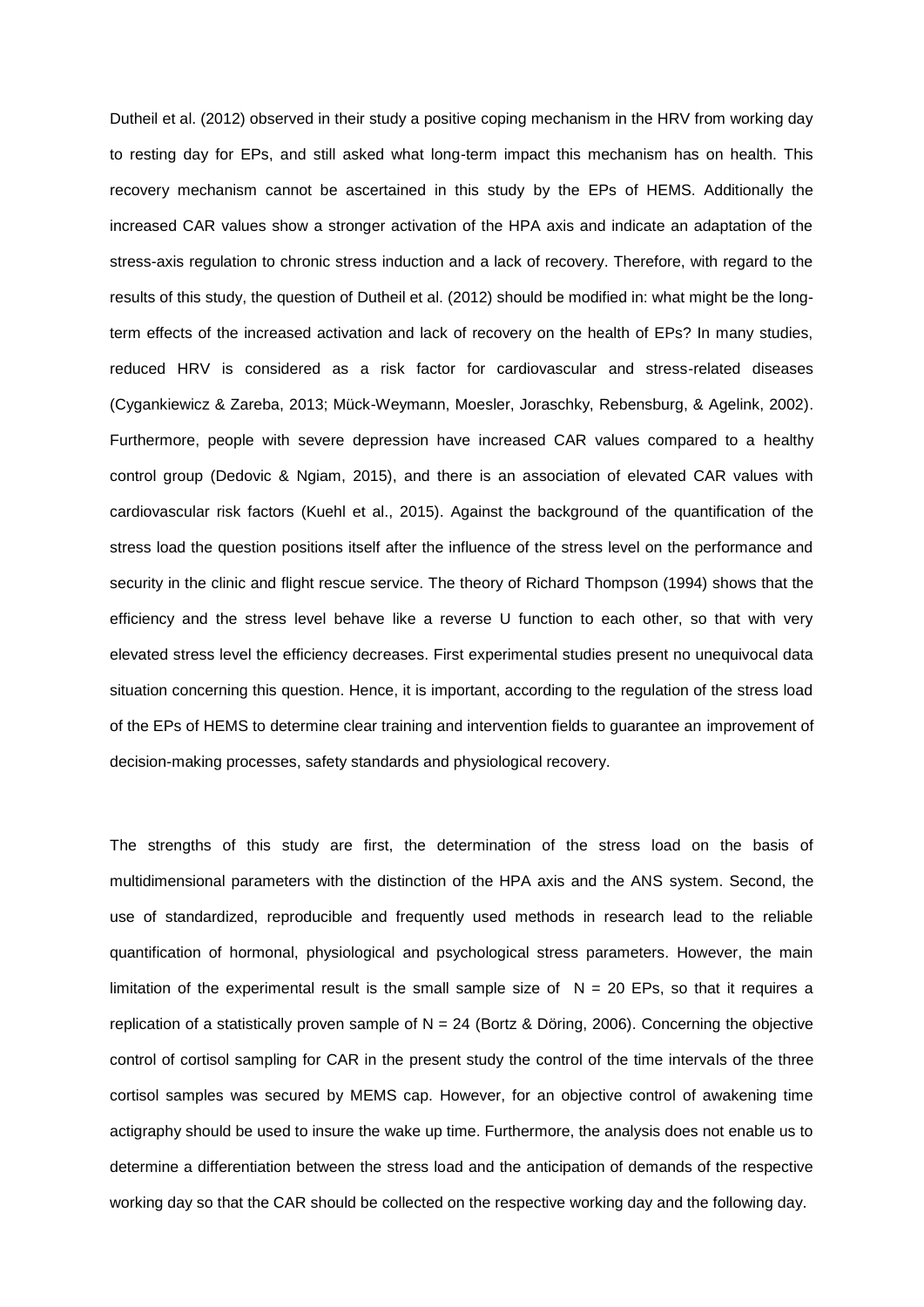In conclusion, it is evident that this study has shown that EPs of HEMS showed elevated CAR and low HRV with sympathetic dominance, which indicates an adaption of stress axis regulation to chronic stress induction and lack of recovery. With regard to the rising health costs, early screening and preventive interventions play an important role, especially in stress-related diseases, since they can prevent and minimize cost explosion. In the same way mistakes and wrong decisions have drastic consequences in the clinical and air ambulance work day, so that safety risks in emergency service due to the high stress load and stress axis regulation must also be considered in the context of work safety. Therefore in future research one should concentrate on how intervention can reduce increased hormonal reactivity and improve HRV as well as whether stress-induced cortisol affects performance and decision-making processes of EPs.

### **References**

- Adams, S., Roxe, D., Weiss, J., Zhang, F., & Rosenthal, J. (1998). Ambulatory blood pressure and Holter monitoring of emergency physicians before, during, and after a night shift. *Academic Emergency Medicine*, *5*(9), 871–877.
- Alexopoulos, E. C., Burdorf, A., & Kalokerinou, A. (2003). Risk factors for musculoskeletal disorders among nursing personnel in Greek hospitals. *Int Arch Occup Environ Health*, *76*(4), 289–294.
- Badura, B., Ducki, A., Schröder, H., Klose, J., & Meyer, M. (2012). *Fehlzeiten-Report 2012. Gesundheit in der flexiblen Arbeitswelt: Chancen nutzen Risiken minimieren*. Berlin, Heidelberg: Springer.
- Baig, A., Siddiqui, I., Naqvi, H., Sabir, S., Jabbar, J., & Shahid, M. (2011). Correlation of serum cortisol levels and stress among medical doctors working in emergency departments. *J Coll Physicians Surg Pak.*, *16*(9), 576–80.
- Benzer, A., Niebergall, H., Posch, G., & Flora, G. (1991). Notfallmedizin Herzfrequenzverhalten von Notärzten beim Einsatz im Notarzthubschrauber. *Anästhesiologie, Intensivmedizin, Notfallmedizin, Schmerztherapie*, *26*(5), 276–279.
- Buchtal, J. (2007). *Psychobiologische Untersuchung zu Effekten von veränderter Schichtrotation: Zirkadiane Cortisolprofile und psychologische Selbstberichte bei Schichtarbeitern*. Universität Trier.
- Carchietti, E., Valent, F., Cecchi, A., & Rammer, R. (2011). Influence of stressors on HEMS crewmembers in flight. *Air Medical Journal*, *30*(5), 270–275. https://doi.org/10.1016/j.amj.2011.02.002

Clohessy, S., & Ehlers, A. (1999). PTSD symptoms, response to intrusive memories and coping in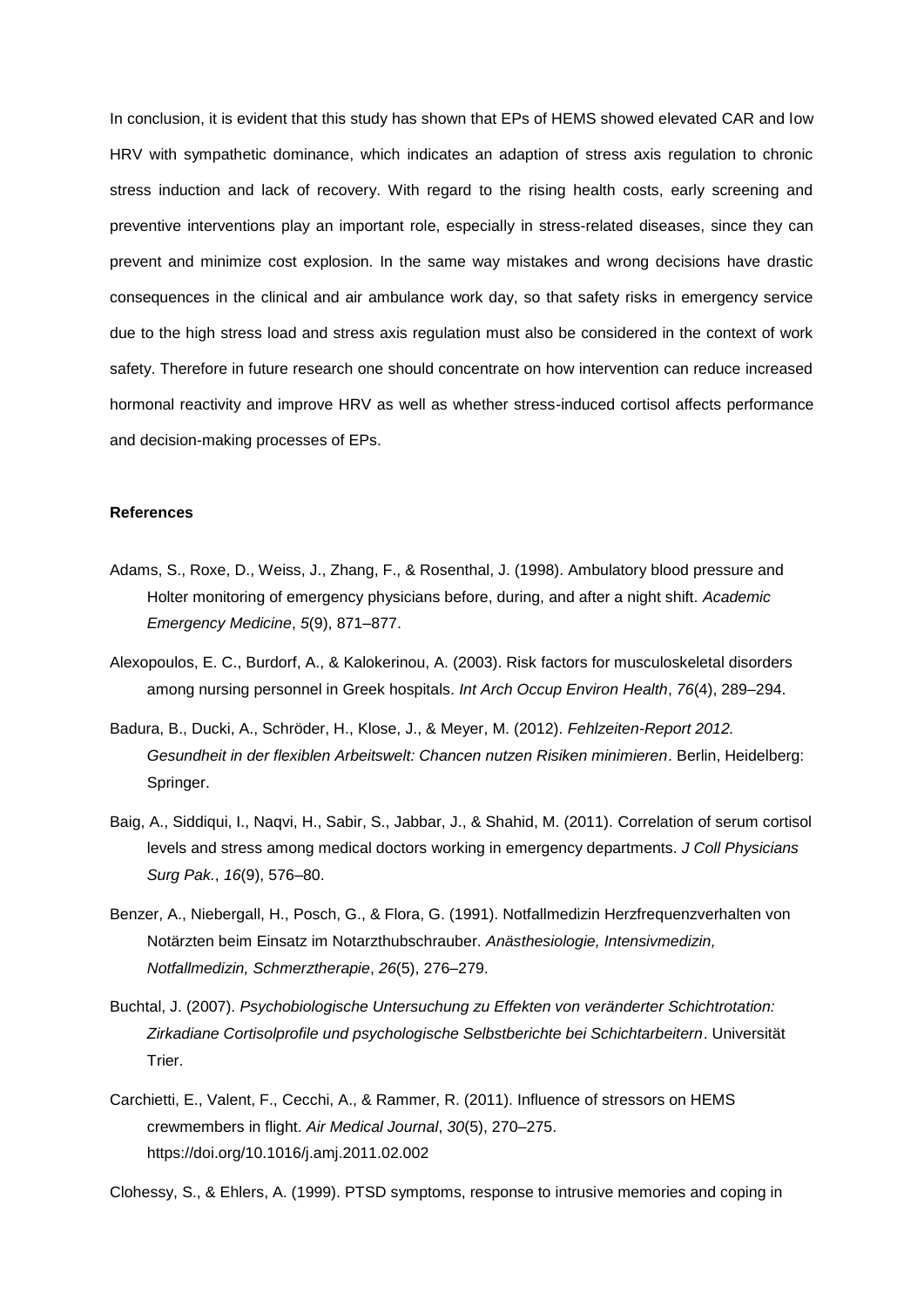ambulance service workers. *British Journal of Clinical Psychology*, *38*(3), 251–265. https://doi.org/10.1348/014466599162836

- Curic, A., Meißner, S., Männer, H., & Morawetz, F. (2008). *Untersuchung zur Herzratenvariabilität unter Stress- und Entspannungs- Bedingung*. Regensburg.
- Dutheil, F., Boudet, G., Perrier, C., Lac, G., Ouchchane, L., Chamoux, A., … Schmidt, J. (2012). JOBSTRESS study: Comparison of heart rate variability in emergency physicians working a 24 hour shift or a 14-hour night shift - A randomized trial. *International Journal of Cardiology*, *158*(2), 322–325. https://doi.org/10.1016/j.ijcard.2012.04.141
- Dutheil, F., Trousselard, M., Perrier, C., Lac, G., Chamoux, A., Duclos, M., … Schmidt, J. (2013). Urinary interleukin-8 is a biomarker of stress in emergency physicians, especially with advancing age - The JOBSTRESS\* randomized trial. *PLoS ONE*, *8*(8), 6–12. https://doi.org/10.1371/journal.pone.0071658
- Fekedulegn, D. B., Andrew, M. E., Burchfiel, C. M., Violanti, J. M., Hartley, T. A., Charles, L. E., & Miller, D. B. (2007). Area Under the Curve and Other Summary Indicators of Repeated Waking Cortisol Measurements. *Psychosomatic Medicine*, *69*(7), 651–659. https://doi.org/10.1097/PSY.0b013e31814c405c
- Gaab, J. (2009). PASA Primary appraisal secondary appraisal. *Verhaltenstherapie*, *19*(2), 114–115. https://doi.org/10.1159/000223610
- Gaab, J., Rohleder, N., Nater, U. M., & Ehlert, U. (2005). Psychological determinants of the cortisol stress response: The role of anticipatory cognitive appraisal. *Psychoneuroendocrinology*, *30*(6), 599–610. https://doi.org/10.1016/j.psyneuen.2005.02.001
- IBL International. (2015). Cortisol Saliva Luminescence Immunoassay. Retrieved April 7, 2016, from http://www.iblinternational.com/media/catalog/product/R/E/RE52611\_IFU\_EU\_de\_Cortisol\_Saliva\_ELISA\_201 6-03\_sym4.pdf.
- Karasek, R. A. (1979). Job Demands, Job Decision Latitude, and Mental Strain: Implications for Job Redesign. *Administrative Science Quarterly*, *24*(2), 285–308. https://doi.org/10.2307/2392498
- Lazarus, R. S., & Folkman, S. (1984). *Appraisal, and Coping*. New York: Springer.
- Lohmann-Haislah, A. (2012). *Stressreport Deutschland 2012 - Psychische Anforderungen, Ressourcen und Befinden*. Dortmund, Berlin, Dresden: Bundesanstalt für Arbeitsschutz und Arbeitsmedizin.
- Machi, M. S., Staum, M., Callaway, C. W., Moore, C., Jeong, K., Suyama, J., … Hostler, D. (2012). The relationship between shift work, sleep, and cognition in career emergency physicians. *Academic Emergency Medicine*, *19*(1), 85–91. https://doi.org/10.1111/j.1553-2712.2011.01254.x
- McFarlane, A. C., Van Hooff, M., & Goodhew, F. (2009). Anxiety Disorders and PTSD. In Y. Neria, S. Galea, & F. Norris (Eds.), *Mental Health and Disasters* (pp. 47–66). New York: Cambridge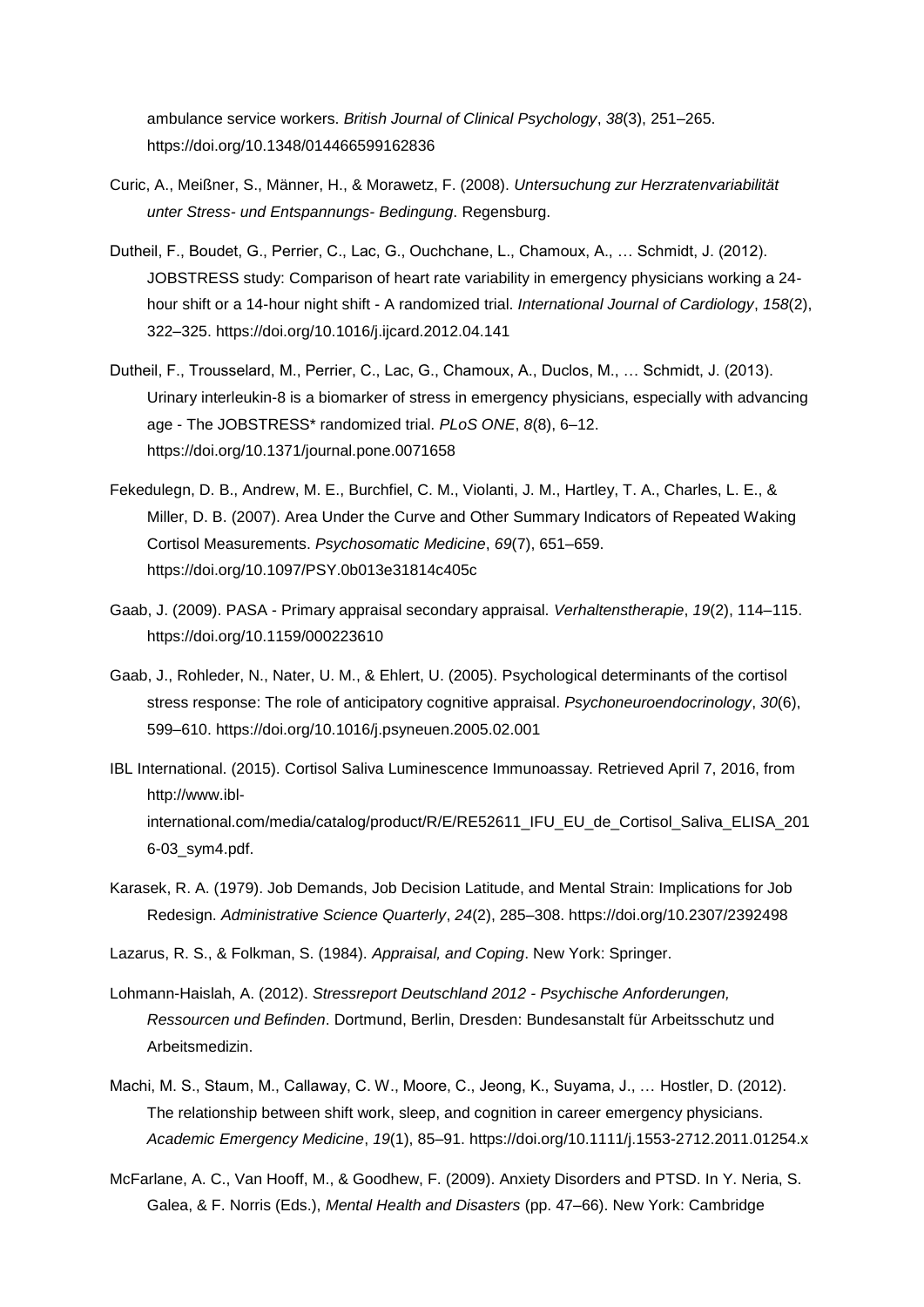University Press.

- Pajonk, F. G. B., Cransac, P., Müller, V., Teichmann, A., & Meyer, W. (2012). Trauma and Stress-Related Disorders in German Emergency Physicians: The Predictive Role of Personality Factors. *International Journal of Emergency Mental Health*, *14*(4), 257–268.
- Powell, D. J., & Schlotz, W. (2012). Daily Life Stress and the Cortisol Awakening Response: Testing the Anticipation Hypothesis. *PLOS ONE*, *7*(12), 1–10. https://doi.org/10.1371/journal.pone.0052067
- Pruessner, J. C., Kirschbaum, C., Meinlschmid, G., & Hellhammer, D. H. (2003). Two formulas for computation of the area under the curve represent measures of total hormone concentration versus time-dependent change. *Psychoneuroendocrinology*, *28*(7), 916–931. https://doi.org/10.1016/S0306-4530(02)00108-7
- Richter, P., & Hacker, W. (1998). *Belastung und Beanspruchung*. Heidelberg: Asanger.
- Schulz, P., Schlotz, W., & Becker, P. (2004). *Trierer Inventar zum chronischen Stress (TICS)*. Göttingen, Germany: Hogrefe.
- Selye, H. (1983). The Stress Concept: Past, Present, and Future. In C. L. Cooper (Ed.), *Stress Research Issues for the Eighties* (pp. 1–20). New York: John Wiley & Sons.
- Shanafelt, T. D., Balch, C. M., Bechamps, G. J., Russell, T., Dyrbye, L., Satele, D., … Freischlag, J. A. (2009). Burnout and Career Satisfaction Among American Surgeons. *Annals of Surgery*, *250*(3), 463–471. https://doi.org/10.1097/SLA.0b013e3181ac4dfd
- Stalder, T., Kirschbaum, C., Kudielka, B. M., Adam, E. K., Pruessner, J. C., Wüst, S., … Clow, A. (2016). Assessment of the cortisol awakening response: Expert consensus guidelines. *Psychoneuroendocrinology*, *63*, 414–32. https://doi.org/10.1016/j.psyneuen.2015.10.010
- Task Force of The European Society of Cardiology and The North American Society of Pacing and Electrophysiology. (1996). Heart rate variability. Standards of measurement, physiological interpretation, and clinical use. *European Heart Journal*, *17*, 354–381. https://doi.org/10.1161/01.CIR.93.5.1043
- Thompson, R. (1994). *Das Gehirn. Von der Nervenzelle zur Verhaltenssteuerung* (2. Auflage). Heidelberg, Berlin, Oxford: Springer.
- Wagner, D., Heinrichs, M., & Ehlert, U. (1998). Prevalence of symptoms of posttraumatic stress disorder in German professional firefighters. *The American Journal of Psychiatry*, *155*(12), 1727– 1732. https://doi.org/10.1176/ajp.155.12.1727
- Westgard, R. H., Jensen, C., & Nilsen, K. (1993). Muscle coordination and choice-reaction time tests as indicators of occupational muscle load and shoulder-neck complaints. *European Journal of Applied Physiology and Occupational Physiology*, *67*(2), 106–114. https://doi.org/10.1007/BF00376652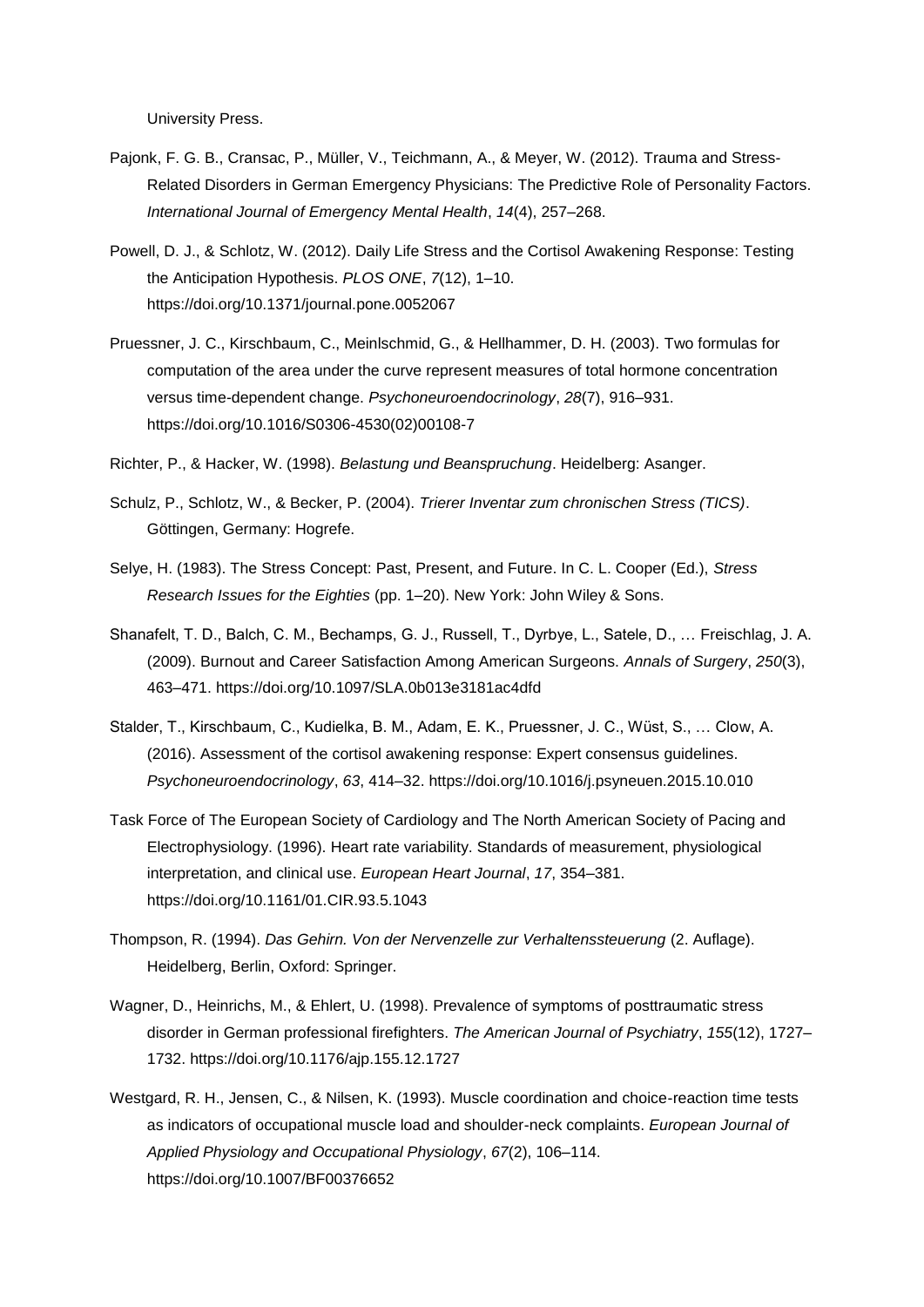- WHO. (2001). *The World Health Report 2001. Mental Health: New Understanding, New Hope.* Switzerland: WHO. https://doi.org/10.1007/s001270170010
- Wüst, S., Wolf, J., Hellhammer, D. H., Federenko, I., Schommer, N. C., & Kirschbaum, C. (2000). The cortisol awakening response - normal values and confounds. *Noise Health*, *2*(7), 79–88. Retrieved from http://www.ncbi.nlm.nih.gov/pubmed/12689474

# Programmspezifischer Teil

## **a) Wurden die im Antrag formulierten Forschungsziele erreicht oder gab es Änderungen? Wenn ja, welche?**

Im Antrag wurden sowohl Testungen bei Mitarbeitern der DRF Luftrettung gAG als auch bei bodengebundenen Rettungspersonal beantrag. Zum Zeitpunkt des Projektbeginns wechselten teilweise die Betreiber im Rahmen der öffentlichen Ausschreibung des Rettungsdienstes. Somit fand eine Umstrukturierung statt, so dass zum Teil die Betreiber von Rettungsdiensten, die ein LOI unterschrieben hatten, zunächst aus organisatorischen Gründen sich nicht mehr an der Studie beteiligt werden konnten. Aus diesem Grund wurde mit der Untersuchung bei den Mitarbeitern des Luftrettungsdienstes in Dresden begonnen. In dieser Studie wurden dann alle Mitarbeiter des Luftrettungsstützpunktes Dresdens (Notärzte, Rettungssanitäter und Piloten) untersucht. Um den stress load besser spezifizieren zu können, wurden Daten sowohl im Rettungsdienst, im Klinikdienst und an einem freien Tag erhoben. Als Parameter wurde die morgentliche Cortisolaufwachreaktion, subjektive Beurteilung via Fragebogen sowie die HRV über den gesamten Dienst untersucht.

Durch die auffallend hohen Morgencortisolwerte (Konsultation mit Prof. Dr. Clemens Kirschbaum) wurden die Morgencortisolwerte am Rettungstag noch ein zweites Mal wiederholt, um den Einfluss von Messfehlern ausschließen zu können. Allerdings blieben die Morgencortisolwerte so hoch auffällig, was ein interessantes Ergebnis der Studie darstellt.

Durch die Kooperationen mit den bodengebundenen Rettungsstellen in Bielefeld und des Spitalhospital Bern (entstanden auf dem Euphoria Kongress) können die ursprünglich beantragten bodengebundenen Rettungsdienstmitarbeiter jetzt noch in den nächsten Monaten erhoben werden.

### **b) Welcher wissenschaftliche Zugewinn wurde durch den Verbund erzielt? Wurden strukturelle Maßnahmen ergriffen, durch die die Zusammenarbeit gestaltet und der Verbund gestärkt wurde?**

Der Luftrettungsstützpunkt in Dresden setzt sich aus nur 24 Personen zusammen. Diese Power ist ausreichend, um die Messwiederholungsverläufe über den Tag zu untersuchen. Um allerdings detailliertere Subanalysen durchzuführen, ist die Power nicht stark genug. Daher wurde eine Kooperation mit der Luftrettungs- und bodengebundenen Rettungsstation vom Inselspital Bern initiiert. Dort haben die ersten Testungen schon begonnen. So dass so eine größere Stichprobe für die Luftgestützte Rettung untersucht werden kann. Da in der Schweiz die Tätigkeit als Notarzt in der Luftrettung Teil der Facharztausbildung/der Rotation ist, können dadurch ferner Vergleiche der sehr erfahrenen Notärzte aus Dresden mit den jungen Notärzten aus Bern untersucht werden. In Dresden werden in der Luftrettung ausschließlich Fachärzte mit mindestens 5 Jahren Erfahrung im bodengebundenen Rettungsdienst eingesetzt.

Darüber hinaus konnte, neben dem bodengebundenen Rettungspersonal aus Bern, die bodengebundene Rettungswache in Bielefeld zur Teilnahme gewonnen werden. So kann eine große Stichprobe auch an bodengebundenen Rettungspersonal hinsichtlich des stress load untersucht werden.

Ebenfalls durch den Vortrag auf dem europäischen Kongress Euphoria konnten Kontakte zu dem Institut für Notfallmedizin in München hergestellt werden. Mit diesem Institut ist ein reger wissenschaftlicher Austausch entstanden. So werden momentan die Simulationstrainings in den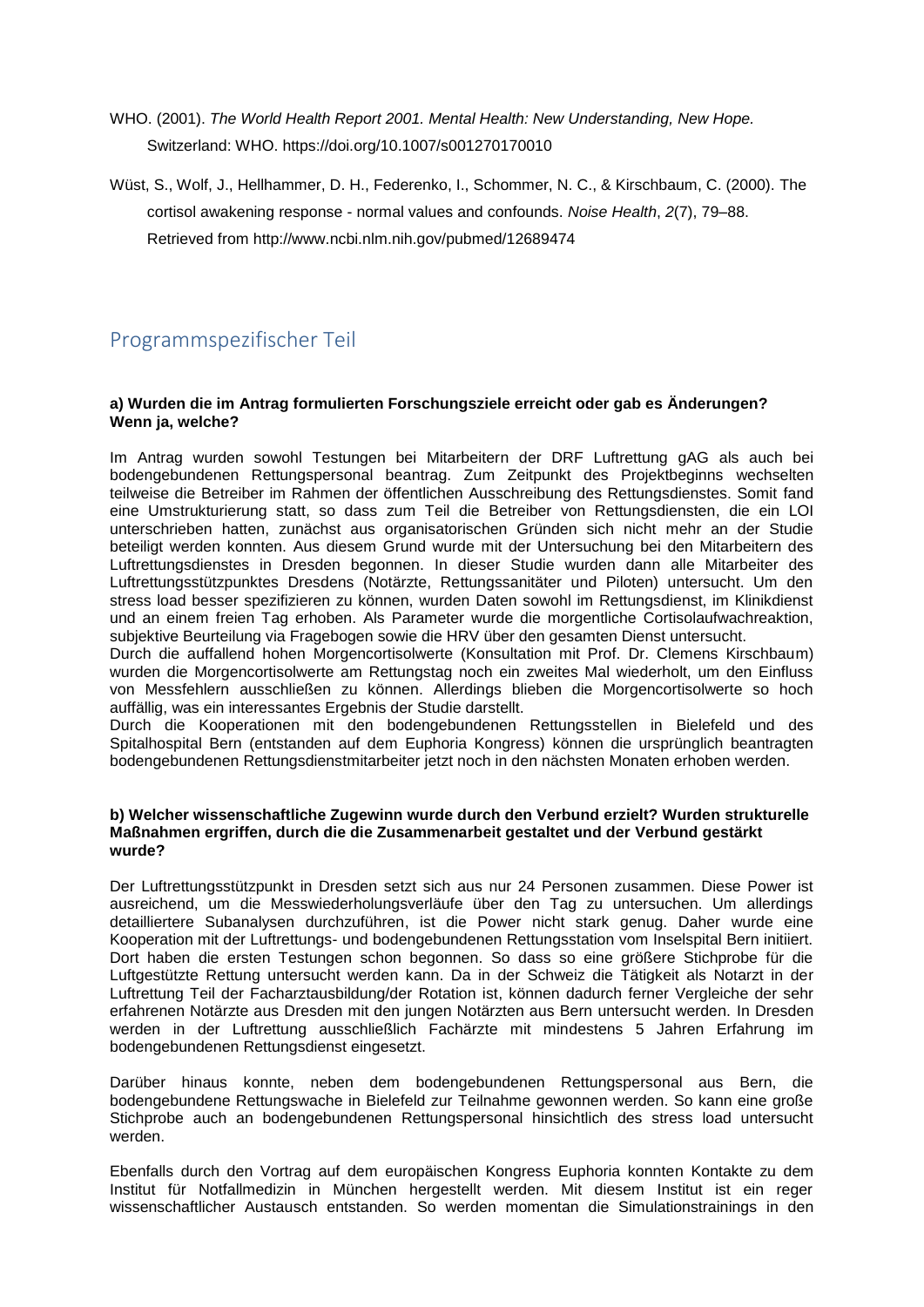Ausbildungen der Rettungsteams in Kooperation gemeinsam untersucht. Ferner ist darüber hinaus ein DFG-Antrag in Bearbeitung, in dem die Simulationstrainings unter hoch-/niedrig Cortisolkonzentration (Gabe von Cortisone) untersucht, um den Effekt dieser hohen Cortisolkonzentrationen der Notärzte (gefunden in unser Studie) auf die Performanz und Sicherheit zu betrachten.

Durch diese Vernetzung und Bildung eines Forschungsverbundes (Dresden, Bern, München) konnten strukturelle Maßnahmen geschaffen werden, die eine exzellente Datenerhebung und interessante Forschung ermöglichen.

### **c) In welcher Form fand eine thematische oder örtliche Schwerpunktsetzung statt?**

Angeregt durch die Forschungsförderung und das vorliegende Forschungsprojekt ist eine Trauma-Forschungsgruppe entstanden. Diese setzt sich aus den Kollegen der DRF Luftrettung gAG Dr. Jörg Braun (Fachbereichsleiter Medizin der DRF Luftrettung und Dr. Ulf Aschenbrenner (Leiter des Bereichs QM der DRF Luftrettung), Dr. Mark Frank (Leiter der interdisziplinären Notaufnahme Görlitz, Ärztlicher Leiter des DRF-Stützpunkt Dresden), Dr. Jaroslaw Pyrc (Leiter der Chirurgischen Notaufnahme, UKD Dresden) und Prof. Dr. Katja Petrowski (Psychosomatik, UKD Dresden). In diesem Team werden die deutschlandweiten Daten der DRF Luftrettung aus unter den Gesichtspunkten Suizide, Performance und Stress ausgewertet und publiziert.

### **d) Wie schätzen Sie die internationale Sichtbarkeit der Forschergruppe ein?**

Die internationale Sichtbarkeit der Ergebnisse ist hoch, da alle Ergebnisse international publiziert werden. Ferner wurden schon erste Ergebnisse auf dem Europäischen Kongress zur Luftrettung (EUPHORIA) präsentiert. Weitere Ergebnisse sollen auf dem internationalen Kongress ISPNE (International Society of Psychoneuroendocrinology) im September 2017 vorgestellt werden

### **e) Durch welche Maßnahmen wurde der wissenschaftliche Nachwuchs gefördert?**

Im Rahmen des Projektes konnte ein Masterstudent seine Qualifikationsarbeit absolvieren sowie zwei Doktorarbeiten geschrieben werden.

### **f) Welche Maßnahmen zur Gleichstellung von Wissenschaftlerinnen und Wissenschaftlern wurden umgesetzt?**

In dem Forscherteam und in den untersuchten Probanden befanden sich leider nur Männer und so konnte in diesem Projekt keine Maßnahme umgesetzt werden.

### **g) Ggf. Transferaspekte: Wurden aus Anwendungssicht Fortschritte gegenüber dem Stand der Technik erreicht und wenn ja, welche? Lassen sich daraus Folgeprojekte ableiten?**

Die hohen Cortisolkonzentrationen bei den Notärzten vor Beginn des Dienstes waren das auffälligste Ergebnis dieser Studie. Vor diesem Hintergrund stelt sich die Frage für die Praxis: Inwiefern diese hohen Cortisolkonzentrationen bei den Notärzten die Performance oder die kognitive Leistungsfähigkeit beeinflussen? Dadurch ist ein DFG-Antrag/-Studie in Bearbeitung, in dem die Simulationstrainings unter hoch-/niedrig Cortisolkonzentration bei den Notärzten (Gabe von Cortisone) untersucht, um den Effekt dieser hohen Cortisolkonzentrationen der Notärzte (gefunden in unser Studie) auf die Performanz und Sicherheit in der realen Situation zu betrachten.

# Übersichten und Verzeichnisse

### **Promotionen:**

| Name, Vorname        | Alter zum Zeitpunkt d. | Abschluss der Promotion in welcher |
|----------------------|------------------------|------------------------------------|
|                      | Promotion              | Förderphase des Projektes          |
| Fröbisch, Daniela    | 23                     | Abschluss geplant Ende 2017        |
| Schöniger, Christian | 28                     | Abschluss geplant Ende 2017        |